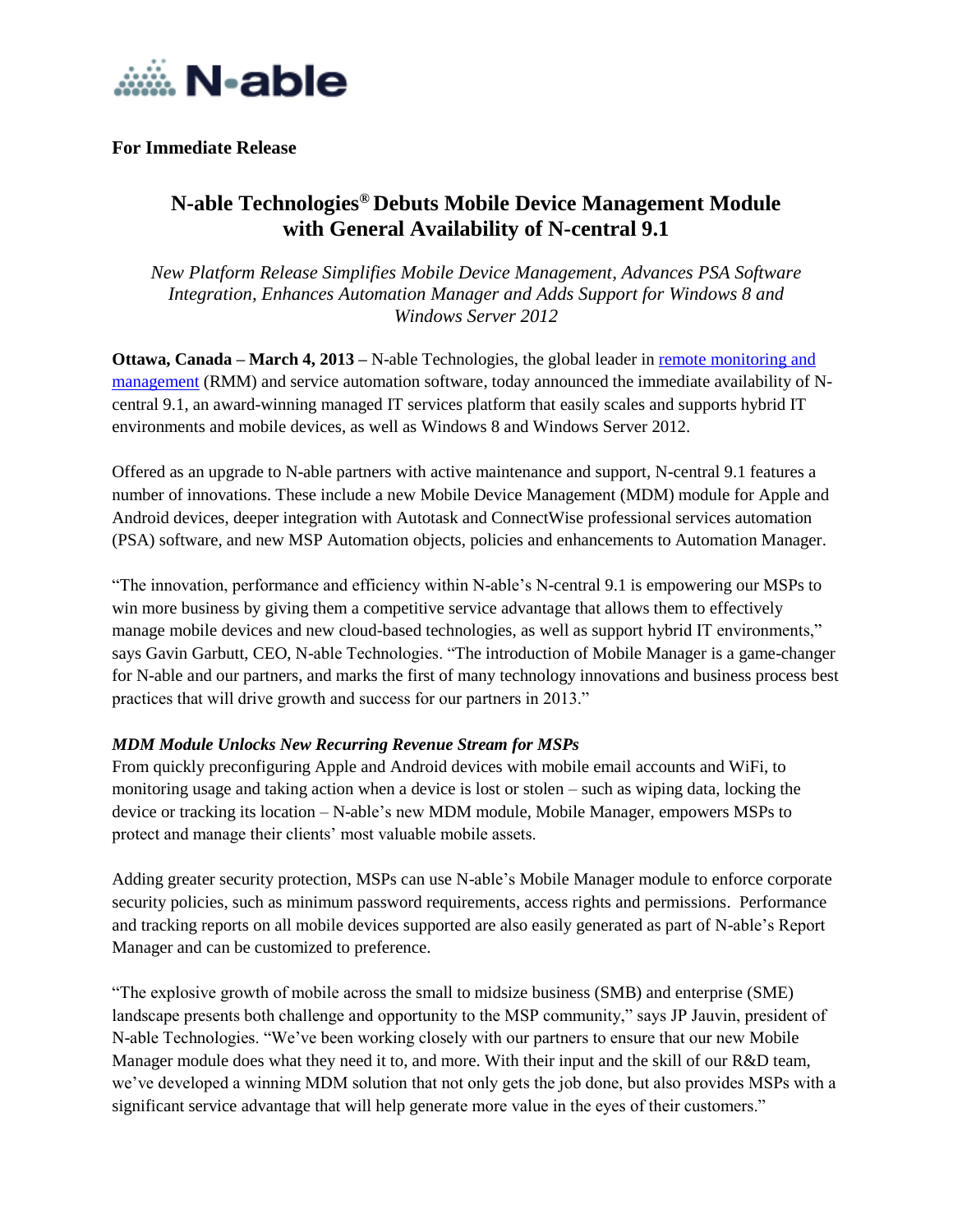A number of N-able MSPs have test-driven Mobile Manager, including Devaughn Bittle, director of operations for Frederick, Md.-based CommPutercations, Inc. "N-able's Mobile Manager is a strong and competitive offering for mobile device management," says Bittle. "We've successfully deployed over 100 licenses to our clients, allowing us the ability to easily manage and track their mobile devices."

"N-able is leading the charge to help MSPs capitalize on MDM like never before," says Jauvin. "We're anticipating big gains for our partners' businesses as a result of the power and capabilities that our new Mobile Manager module offers."

# *Enhanced Autotask and ConnectWise PSA Integration*

N-central 9.1's new Ticketing Recipients feature takes integration with Autotask and ConnectWise PSA platforms a step further, adding more flexibility and reducing administrative headaches by allowing MSPs to configure N-central to create tickets in more than one Queue for Autotask or Service Board for ConnectWise.

"With the introduction of our new Ticketing Recipients feature, N-central now makes it easy for technicians to flexibly configure how their RMM and PSA solutions interact," says Robert Grapes, director of product management for N-able Technologies. "With Ticketing Recipient profiles MSPs are able to effectively prioritize and direct the flow of found issues through their PSA system saving their technicians significant amounts of time."

Additionally, time entry values can be added to the ticket which makes assigning time to scheduled tasks and self-healing actions possible. The new enhanced logic now available in N-central 9.1 also prevents duplicate tickets from being created for services that transition back and forth between "normal" and "warning/failed." This feature enhancement provides much finer controls surrounding the creation of event log tickets. N-able MSPs also gain the ability to sync larger amounts of asset data to the PSA software, saving them countless hours of manual data entry as well as helping sales teams to better track warranty expirations.

"N-able's new granular ticketing and automation policies mean we can bill for scripts run on nonmanaged clients, all without lifting a finger," says Jon Kraatz, Solutions Engineer with Vertisys, an MSP based in Marietta, Ga. "This is going to change the way to do business and make our customers even happier at the same time."

## **New Release of Automation Manager Provides Support for Windows 8**

With the release of N-central 9.1 also comes the new 1.5 release of N-able's Automation Manager module, the only drag-and-drop scripting tool on the market. Automation Manager 1.5 offers support for Windows 8 and Windows Server 2012, along with more than 55 new automation objects, allowing MSPs to more easily automate their day-to-day activities and processes to save time and boost efficiency and profits.

The new automation objects cover a variety of categories including Active Directory Domains and Trusts, Active Directory Sites and Service, File Management, Printer Management, System Management and Windows Defender Management.